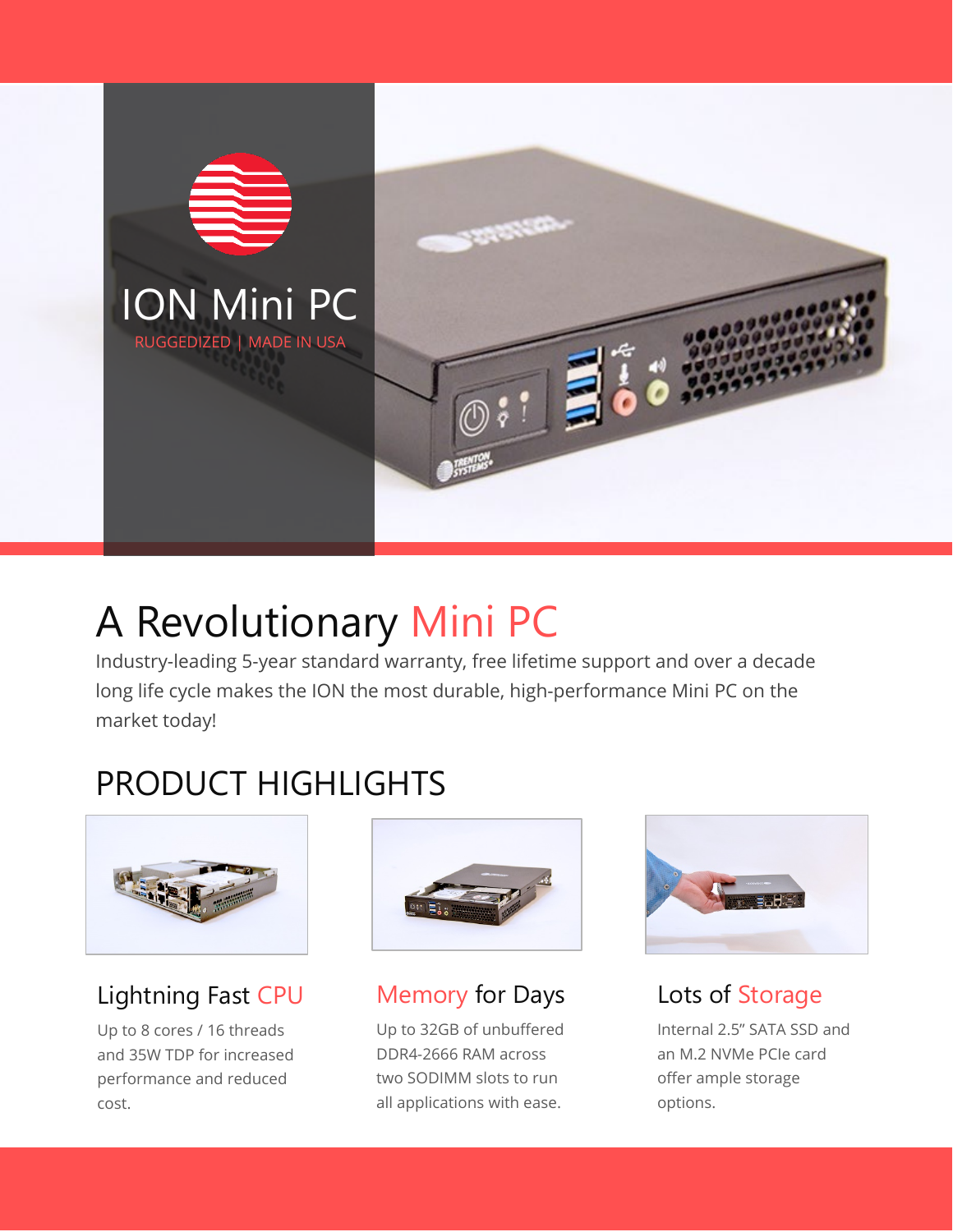#### **Section 1 / System Overview**

MODEL NUMBER

MPC1000 | Form Factor: Mini PC

#### PROCESSOR BOARD

MXT8288 | Type: Mini-ITX

#### PROCESSOR

Intel® Coffee Lake & Coffee Lake-R Processors

#### CPU TDP support up to 35W

| Processor | Gen             | <b>ECC</b> | <b>Cores/Threads</b> | Frequency | <b>Watts</b> |
|-----------|-----------------|------------|----------------------|-----------|--------------|
| E-2278GEL | 2 <sub>nd</sub> | Yes        | 8/16                 | 2.00 GHz  | 35W          |
| i7-9700TE | qth             | Yes        | 8/8                  | 1.80 GHz  | 35W          |
| i3-9100TE | gth             | No         | 4/4                  | 2.20 GHz  | 35W          |
| i3-8100T  | gth             | Yes        | 4/4                  | 3.10 GHz  | 35W          |
| i7-8700T  | gth             | No         | 6/12                 | 2.40 GHz  | 35W          |
| i5-8500T  | gth             | No         | 6/6                  | 2.10 GHz  | 35W          |

\*Turbo Mode disabled for E-2278GEL CPU

MEMORY

**Slots:** 2x DDR4 SODIMM sockets

**Capacity:** Up to 32GB DDR4 ECC SODIMM

**Type:** 2400/2666 ECC DDR4 UDIMM

**DIMM Sizes:** 16GB, 8GB

**Error Detection:** Corrects single-bit errors and detects double-bit errors using ECC memory

STORAGE

**Type(s):** 1x 2.5" SSD/HDD SATA3 (6 Gbps) drive up to 15mm height; 1x M.2 NVMe x4 PCIe

**Capacity:** Up to 1TB (larger capacities available upon request)

#### ON-BOARD DEVICES

#### **Chipset:** Intel® C246

**IPMI:** Support for Intelligent Platform Management Interface v2

- o IPMI 2.0 with virtual media over LAN and KVMover-LAN support
- o ASPEED AST2500 BMC

#### **Network Controllers:**

- o Intel i350 Gigabit Ethernet
- o Supports 1000BASE-T, RJ-45 output

**Graphics:** Intel Integrated Graphics & ASPEED AST2500 BMC

**TPM 2.0:** Secure cryptoprocessor that helps you with actions such as generating, storing, and limiting the use of cryptographic keys

#### INPUT / OUTPUT

**Power:** 1x Power Connector

**USB:** 3x USB 3.0 Ports

#### **Display:**

- o 1x DisplayPort
- o 1x VGA Port

#### **LAN:**

- o 2x RJ-45 Gigabit Ethernet LAN ports
- o 1x RJ-45 Gigabit Ethernet LAN/IPMI shared port

**Serial:** 1x RS232 Serial Port

#### SYSTEM DIMENSIONS

Width: 7.0" | 17.78 cm Height: 1.4" | 3.56 cm

Depth: 6.8" | 17.27 cm

Average System Weight\*: 3.2 lbs. | 1.45 kg

\*dependent on component selection

FRONT PANEL

3x USB Ports Power Button

Audio In/Out

Fault LED

SYSTEM COOLING

1x PWM CPU Blower Fan; DC 12 V

POWER SUPPLY

84W Power Brick, 12 Vdc, 7A

\*A rugged locking connector available upon request.

#### SYSTEM BIOS

**BIOS Type:** 128 Mb SPI NOR Flash with Insyde BIOS **BIOS Features:**

- ▶ Plug and Play (PnP)
- APM 1.2
- $\triangleright$  PCI 2.2
- ACPI 1.0 / 2.0
- USB Keyboard Support
- SMBIOS 2.3
- UEFI

#### SYSTEM MANAGEMENT

AST2500 Baseband Management Controller: rKVM, System Monitoring, Out of Band Management ENVIRONMENTAL SPECIFICATIONS Operating Temperature: 0°C - 45°C Storage Temperature: -40°C - 70°C Operating Humidity: 8% - 90% Non-Condensing Non-operating Humidity: 5% - 95% Non-Condensing

\*Numbers noted are dependent on CPU selection. Please contact Trenton Systems for specific CPU environmentals.

#### ENVIRONMENTAL STANDARDS & MTBF

- **RTCA DO-160 Shock:** 11ms Terminal Peak Pulse with amplitude 6G – 3 axis
- **RTCA DO-160 Vibration:** Random vibration 10Hz – 2000Hz – 3 axis
- **CE certified** to health, safety, and environmental protection standards for products sold within the European Economic Area
- **MTBF:** ANSI/VITA MIL-HDBK-217: 163,662 MTBF Hours GB Env. | 57,779 MTBF Hours GF Env.

#### ADD-ONS (SEE LAST PAGE FOR MORE INFO)

- 1pc Mounting Bracket
- 2pc Mounting Bracket

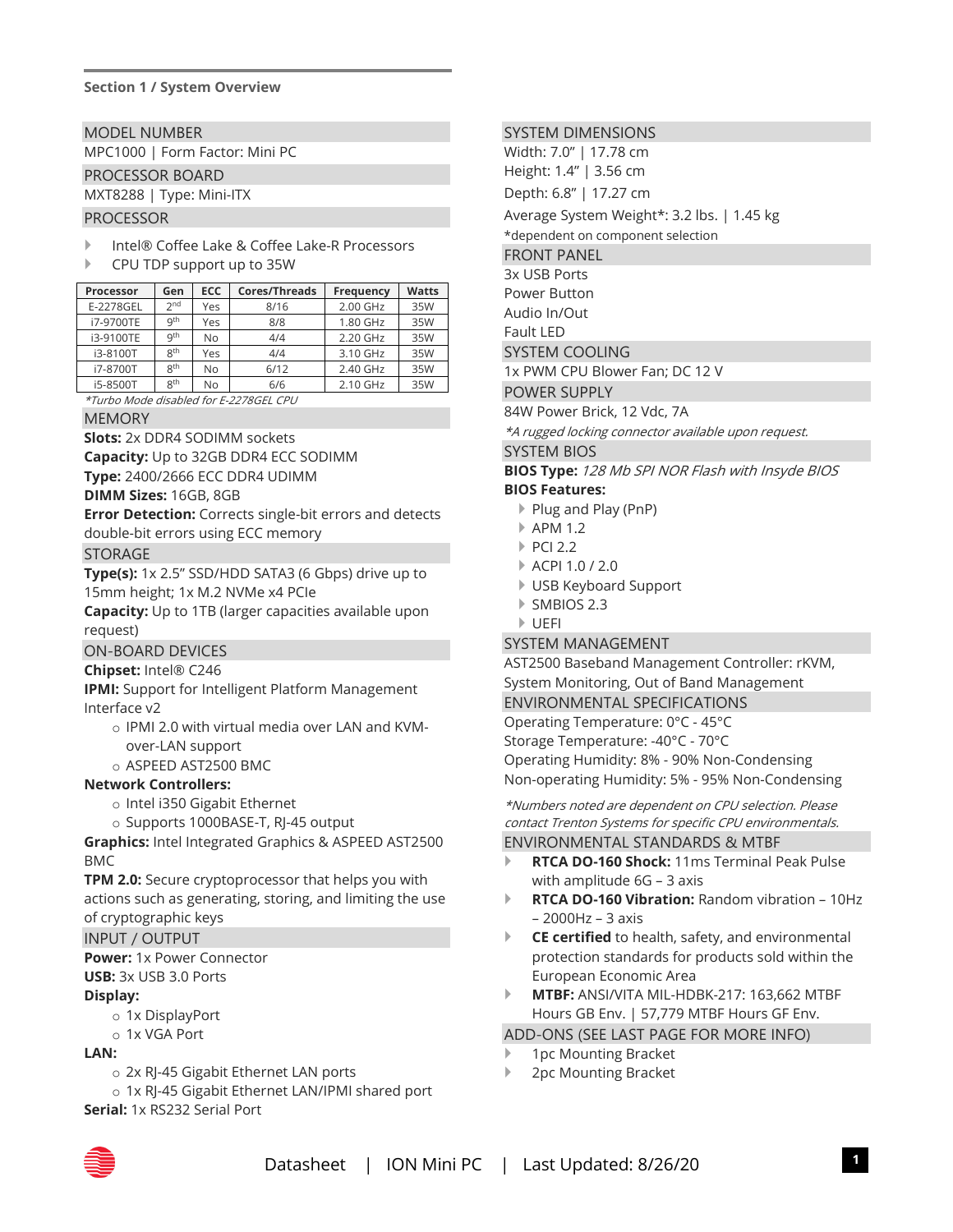### BLOCK DIAGRAM

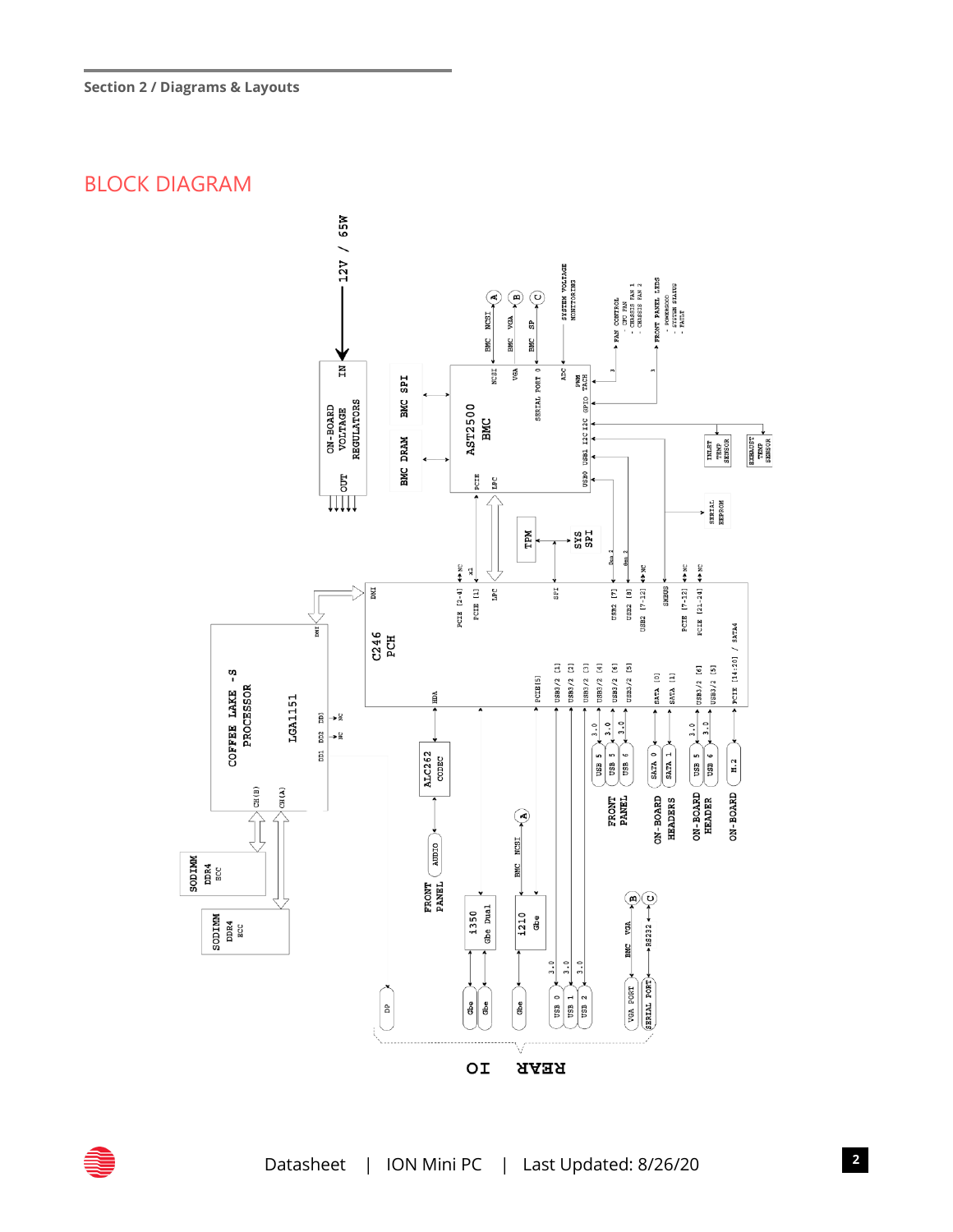**Section 2 / Diagrams & Layouts**



| <b>ITEM</b>    | <b>DESCRIPTION</b>              |
|----------------|---------------------------------|
| A <sub>1</sub> | Power Connector                 |
| A2             | DisplayPort                     |
| A3             | 3x USB 3.0 Ports                |
| A4             | 1GbE LAN Port (Management Port) |
| A <sub>5</sub> | 2x 1GbE LAN Ports               |
| A <sub>6</sub> | <b>VGA Port</b>                 |
| A7             | Serial Port                     |
| A8             | 2.5" SATA SSD Drive             |
| A <sub>9</sub> | M.2 NVMe x4 PCle                |
| A10            | Heatsink over CPU               |
| A11            | 3x USB 3.0 Ports                |
| A12            | Audio In/Out                    |
| A13            | Fan over SODIMM slots           |
| A14            | <b>LED Post Codes</b>           |